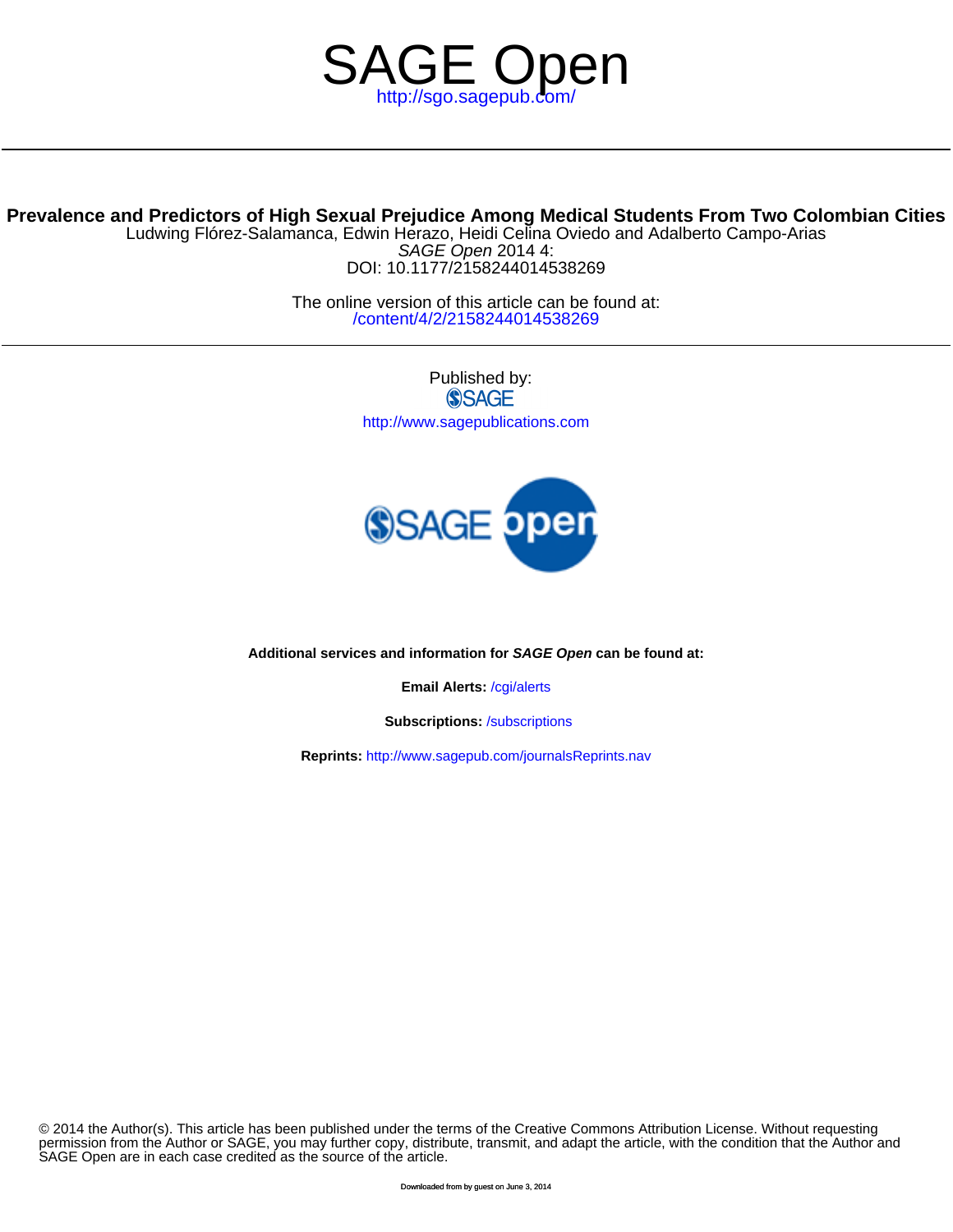# **Prevalence and Predictors of High Sexual Prejudice Among Medical Students From Two Colombian Cities**

SAGE Open April-June 2014: 1–8 © The Author(s) 2014 DOI: 10.1177/2158244014538269 sgo.sagepub.com



**Ludwing Flórez-Salamanca1 , Edwin Herazo2 , Heidi Celina**   $Oviedo^{\bar{2}}$ , and Adalberto Campo-Arias<sup>2</sup>

# **Abstract**

Around the world, sexual prejudice is still a concerning attitude present in health care providers and institutions. Identification of sexual prejudice during medical training could be an initial strategy to improve health care assistance to this particular population. Despite significant knowledge in the area, almost all previous studies were based on samples from developed countries, and there are no studies evaluating sexual prejudice and its conditionings among Latin American medical students. Objectives of the study were to estimate prevalence and predictors of sexual prejudice among medical students from two large cities in Colombia. This research found that 22.9% of medical students had a high sexual prejudice. Males and individuals with high religiosity were associated with a higher sexual prejudice and may require more sensitization and education in the area. Medical training represents a very good opportunity to approach the problem and decrease sexual prejudice in future physicians.

# **Keywords**

prejudice, students, medical, homosexuality, delivery of health care

# **Introduction**

Homophobia is generally understood as a negative attitude or disposition to homosexual people (Fone, 2008). However, there is controversy about this name, not only about the term itself but also on the dimensions covered by the construct (Ahmad & Bhugra, 2010; Chonody, 2013; Herek, 2000, 2004).

The greatest objection to the name of homophobia lies in the point that this negative attitude toward homosexual people is not really a phobia, but a prejudice (Chonody, 2013; Herek, 2000). According to the American Psychiatric Association (2013) and the World Health Organization (1993), a phobia is a clinical disorder characterized by a marked and persistent fear that is excessive or unreasonable beliefs that trigger an object, event, or situation; in most cases, people presenting these statements recognize the nature of this unfounded and disproportionate fear. However, people showing a negative attitude toward homosexuals do not do so because they perceive that their physical and emotional integrity is compromised, and they also consider their attitudes as justified (Herek, 2000).

Consequently, authors have proposed several nominations for the unfavorable attitude toward homosexual people. First, K. T. Smith (1971) introduced the term *homophobia* in the medical context (Medline) as a "negative," "repressive," or "fearful" response toward homosexuality. However, in some academic circles, it is said that Weinberg (1972) coined and first used the term homophobia prior to Smith (Herek, 2000).

Given the etymological and conceptual vagueness of the term homophobia, other names were proposed: homonegativity (Hudson & Ricketts, 1980), homoprejudice (Logan, 1996), heterosexism, and sexual prejudice (Chonody, 2013; Herek, 2000, 2004).

Herek (2000) defined sexual prejudice as having opposing attitudes toward a person because of his or her sexual orientation. Heterosexuals' aversive attitudes also include homosexual behavior and the community of gay, lesbian, bisexual, transsexual, and transgender people.

In this study, the authors prefer to use the term sexual prejudice rather than homophobia as it is a more neutral term and makes no assumptions about underlying reasons that account for the negative attitudes toward homosexuals (Herek, 2000, 2004).

<sup>1</sup>Department of Psychiatry, College of Physicians and Surgeons, New York State Psychiatric Institute, Columbia University, New York, NY, USA. <sup>2</sup>Human Behavioral Research Institute, Bogotá, Colombia

#### **Corresponding Author:**

Adalberto Campo-Arias, Instituto de Investigación del Comportamiento Humano, Avenida Carrera 15 No. 99-13, Oficina 405, Bogotá 110221, Colombia.

Email: [campoarias@comportamientohumano.org](mailto:campoarias@comportamientohumano.org)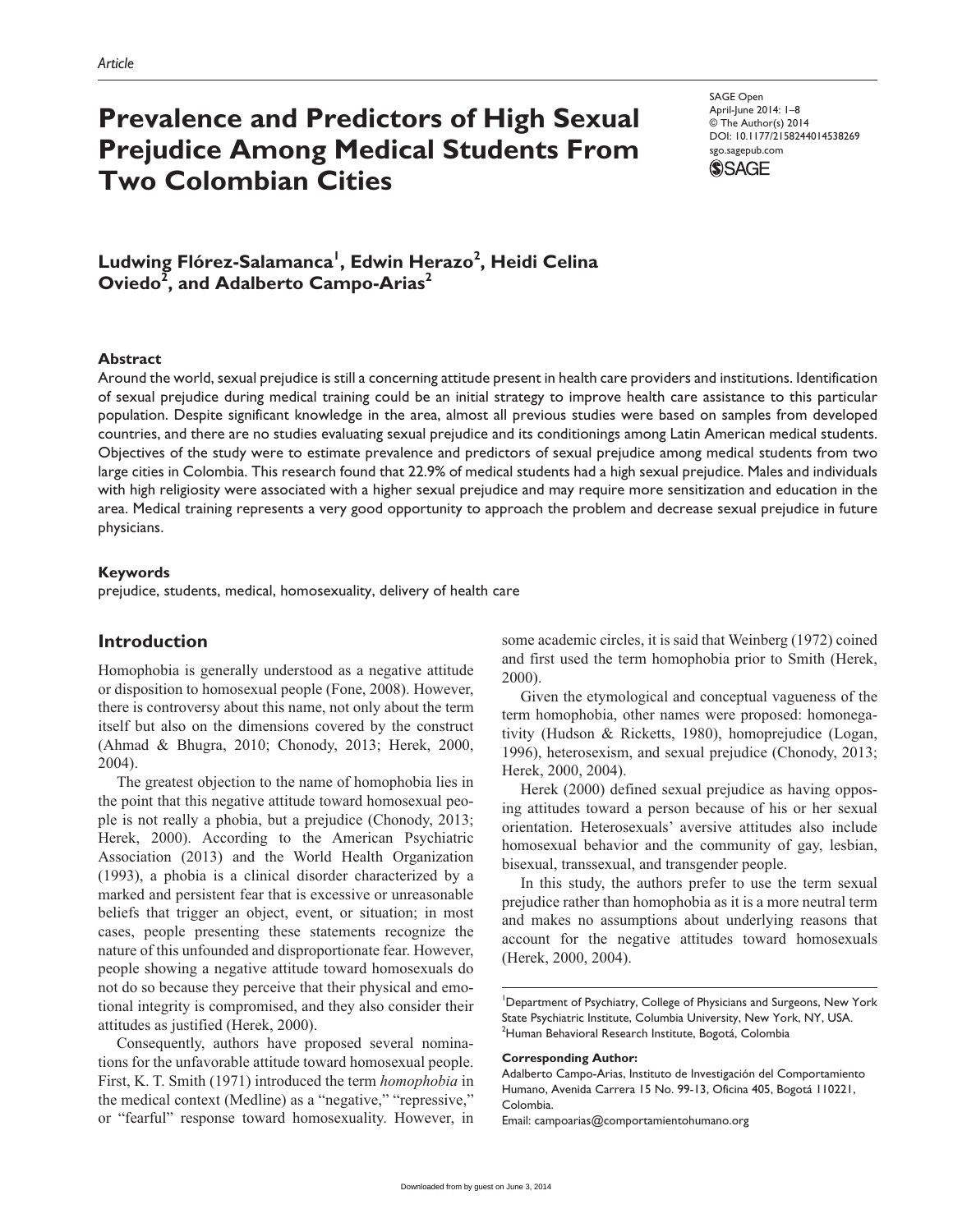This conceptualization is consistent with the perspective of social psychology that considers that stigma, prejudice, and discrimination are widely interrelated. Then, sexual stigma implies a negative differentiation by non-heterosexual sexual orientation. This point of view translates into negative stereotyping of homosexual people (prejudicial attitudes) that, finally, aims to social exclusion or discriminatory behaviors (Phelan, Link, & Dovidio, 2008).

Although recent social and legislative efforts have pursued equality of rights regardless of sexual orientation, sexual prejudice is still a concerning attitude present in health care providers and health care institutions around the world (Brotman, Ryan, Jalbert, & Rowe, 2002; Eliason, 2000; Eliason & Hughes, 2004; Hatzenbuehler, Keyes, & Hasin, 2009; Lane, Mogale, Struthers, McIntyre, & Kegeles, 2008; Rose, 1994; D. M. Smith & Mathews, 2007; Speight, 1995).

Sexual prejudice in health care providers has several negative outcomes for homosexual people (Arnold, Voracek, Musalek, & Springer-Kremser, 2004; Dysart-Gale, 2010; Kan et al., 2009; Klamen, Grossman, & Kopacz, 1999; McGrory, McDowell, & Muskin, 1990; McKelvey, Webb, Baldassar, Robinson, & Riley, 1999; Parker & Bhugra, 2000; Plummer, 1995; Sanchez, Rabatin, Sanchez, Hubbard, & Kalet, 2006; Skinner, Henshaw, & Petrak, 2001; D. M. Smith & Mathews, 2007; Wallick, Cambre, & Townsend, 1993), including feelings of discomfort (Sanchez et al., 2006; Speight, 1995), poor communication (DeHart, 2008), disruption of development of a positive alliance with patients and disregard of specific health and health care needs (Campo-Arias, Herazo, & Cogollo, 2010; Obedin-Maliver et al., 2011; Sinding, Barnoff, & Grassau, 2004; Taylor & Robertson, 1994).

Sexual prejudice leads to less access and underutilization of the health care services among homosexual people, an unequal treatment, and less quality of care (Bergeron & Senn, 2003; DeHart, 2008; O'Hanlan, Cabaj, Schatz, Lock, & Nemrow, 1997; Saulnier, 2002; Sinding et al., 2004; Willging, Salvador, & Kano, 2006).

Homosexual people are part of a minority with a higher risk for psychiatric disorders (Bolton & Sareen, 2011; Fergusson, Horwood, & Beautrais, 1999; King et al., 2008; McCabe, Hughes, Bostwick, West, & Boyd, 2009; Oswalt & Wyatt, 2011), sexually transmitted diseases (Lindley, Nicholson, Kerby, & Lu, 2003; Park & Palefsky, 2010), poorer health outcomes (Cochran & Mays, 2011; Dysart-Gale, 2010), social marginalization (Savin-Williams, 1994; Wexler, DiFluvio, & Burke, 2009), and needs of particular health care (Garofalo & Katz, 2001; Taylor & Robertson, 1994). A health care system may not always fulfill the needs of homosexual patients (Williams & Chapman, 2011). For this reason, the presence of sexual prejudice in health care providers is likely to have a particular negative impact on this minority with public health implications (Plummer, 1995; Speight, 1995). Identifying sexual prejudice in individuals during medical training could be an initial strategy to

improve health care assistance to this particular population (Lock, 1998).

High rates of sexual prejudice have been reported for students in different health care careers, including nursing (Campo-Arias et al., 2010; Röndahl, Innala, & Carlsson, 2004; Schlub & Martsolf, 1999) and psychology (Jones, 2000). This finding has also been replicated in medical students from developed countries (Arnold et al., 2004; Kan et al., 2009; Klamen et al., 1999; McGrory et al., 1990; McKelvey et al., 1999; Parker & Bhugra, 2000; Sanchez et al., 2006; Skinner et al., 2001; Wallick et al., 1993).

Rates of sexual prejudice among physicians in training in developed countries range between 15% and 25% (Arnold et al., 2004; Kan et al., 2009; Klamen et al., 1999; McGrory et al., 1990; McKelvey et al., 1999; Parker & Bhugra, 2000; Sanchez et al., 2006; Skinner et al., 2001; Wallick et al., 1993). High sexual prejudice is more frequent in males than in females (Kan et al., 2009; Klamen et al., 1999), highly religious students (Kan et al., 2009; Parker & Bhugra, 2000), and low-income participants (McKelvey et al., 1999).

Despite significant knowledge in the area, previous studies were based on samples from developed countries (Arnold et al., 2004; Kan et al., 2009; Klamen et al., 1999; McGrory et al., 1990; McKelvey et al., 1999; Parker & Bhugra, 2000; Sanchez et al., 2006; Skinner et al., 2001; Wallick et al., 1993). To the best of our knowledge, there are no studies evaluating sexual prejudice and its conditionings among medical students from Latin America or other developing countries. Besides local implications, this is a relevant issue since the majority of migration of health care professionals and physicians in particular occurs from developing to developed countries (Gadit, 2008; Scott, Whelan, Dewdney, & Zwi, 2004). Indeed, about a quarter of board certified doctors in the United States received medical education in a foreign country (National Residency Matching Program, 2011; U.S. Department of Health and Human Services, Centers for Disease Control and Prevention, National Center for Health Statistics, 2009), with a large part of them being from Latin America (Association of American Medical Colleges, Diversity Policy and Programs, 2010).

We hypothesized that sexual prejudice in a sample from medical students in Colombia would be at least as high as in developed countries, with similar predictors as for their counterparts from developed countries. To examine this hypothesis, we designed a study which aimed to estimate the prevalence and predictors of sexual prejudice among medical students from two large Colombian Andean cities.

#### **Method**

#### *Participants*

The study sample consisted of 948 medical students above 18 years old from Bogota and Bucaramanga, a large city and a medium-sized city, respectively, in the Colombian Andean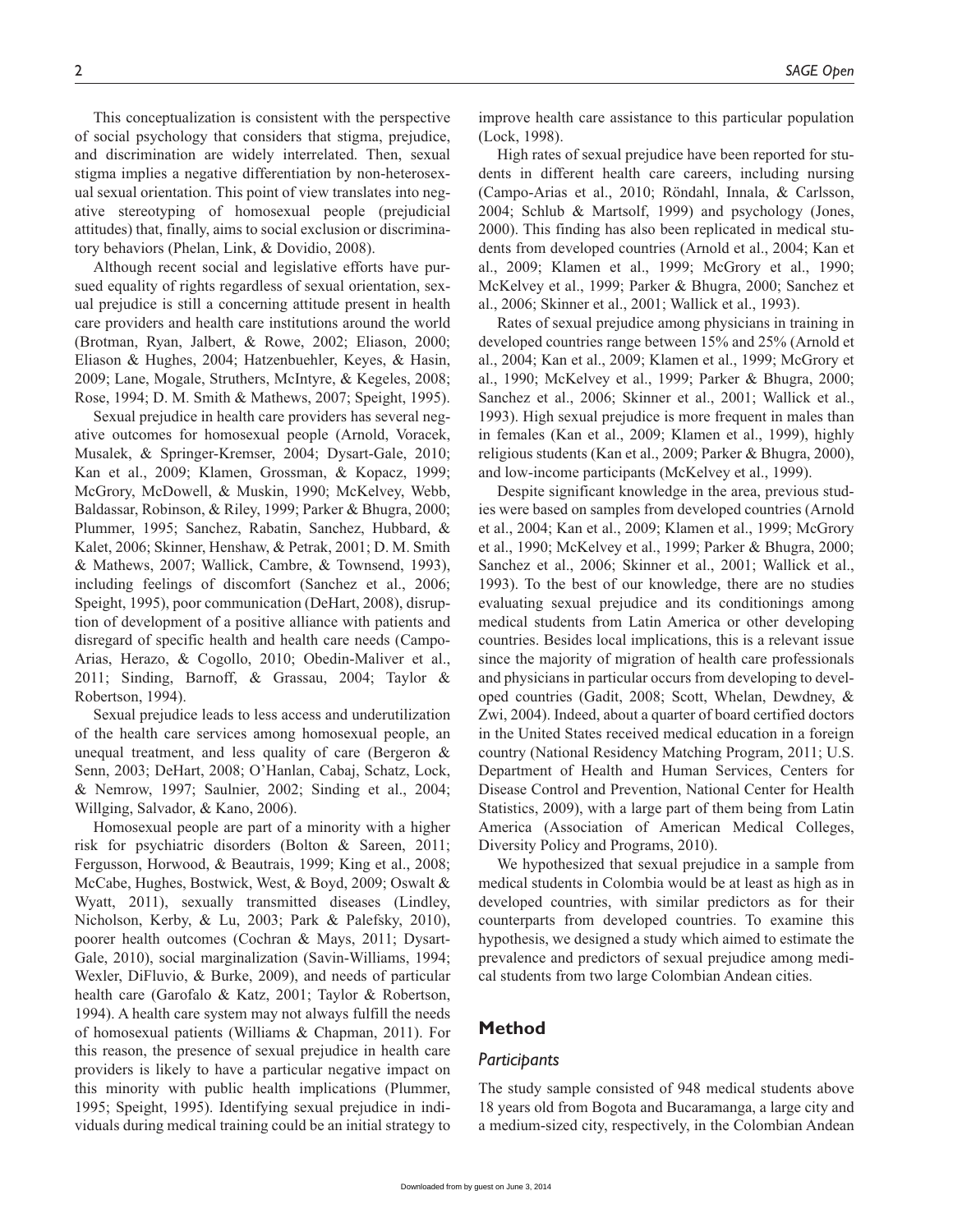region. Informed consent was provided by all the participants according to Institutional Review Board regulations.

#### *Procedure*

As part of a cross-sectional study, researchers asked medical school students to take part in a survey regarding their attitudes toward homosexual men and women. Study participation was voluntary, without compensation and under conditions of confidentiality and anonymity. Students received an envelope containing the questionnaires; they completed the questionnaires in a classroom and returned them in a closed envelope. The questionnaire gathered information regarding age, gender, medical school year, religion, and socioeconomic status (SES) according to the city's classification of neighborhoods' public service fees. In addition, participants completed the Spanish version of the five-item Francis Scale of Attitude Toward Christianity (Campo-Arias, Oviedo, & Cogollo, 2009; Miranda-Tapia, Cogollo, Herazo, & Campo-Arias, 2010) and the Homophobia Scale by Bouton et al. (1987). All procedures received full ethical review and approval from the Institutional Review Board.

## *Measurements*

The five-item Francis Scale of Attitude Toward Christianity is a Likert-type scale that assesses attitudes toward key aspects of religiosity (Campo-Arias et al., 2009; Miranda-Tapia et al., 2010). It allows quantification of intrinsic religiosity in relation to Catholicism and Christianity, which are highly prevalent in Colombia, as well as other Latin American countries (Central Intelligence Agency, Office of Public Affairs, 2012). Each item gives five options measured from 1 to 5, ranging from *strongly disagree* to *strongly agree*. Higher final scores represent higher religiosity. Scores above 16 were considered "high religiosity." This instrument has been used in previous studies showing high internal consistency and stability (Campo-Arias et al., 2009; Miranda-Tapia et al., 2010).

The original English version of the Homophobia Scale proposed by Bouton et al. (1987) was translated into Spanish by two professionals. In addition, a native speaker back translated into English. Differences between the original and the back-translated English versions were discussed and resolved, resulting in corrections of the initial Spanish translations. The Homophobia Scale is a seven-item scale that assesses attitudes toward homosexuality, including behavior, values, rights, penalty, and contribution to society of nonheterosexual men and women. Scores range from 7 to 35. Higher scores represent less acceptability of homosexuality. We dichotomized scores above 22 as "high sexual prejudice," after observing score distribution.

## *Statistical Data Analyses*

Prevalence of all the covariates and the dependent variables was calculated for the sample. Odds ratios (ORs) with a 95%

confidence interval were used to measure the association of the covariates with "high sexual prejudice" as the dependent variable in a simple logistic regression model according to Greenland (1989). Those analyses were followed by a binomial logistic regression model to account for confounders. The Hosmer–Lemeshow test of goodness of fit was obtained for the model (Hosmer, Taber, & Lemeshow, 1991). All the analyses were obtained using SPSS version 19.0 (SPSS Inc., 2010).

# **Results**

A total of 779 students (82.2%) completed questionnaires; however, 112 questionnaires (11.8%) with missing data were excluded from the analysis. Then, the study sample consisted of 667 medical students. The overall survey response rate was 70.3%.

According to city, 51.1% of students were from Bogota and 48.9% from Bucaramanga. Regarding their year of education, 407 (61.0%) of the participants were in their first or second year of medical school, while 260 (39.0%) were completing clinical rotations in their third to fifth year.

Sociodemographic Characteristics, Religious, and Sexual Prejudice in the Sample

The ages of the respondents ranged between 18 and 31 years, with a mean of 20.1 years (*SD* = 2.7 years). A total of 361 participants (54.1%) were between 18 and 20 years old and 306 (45.9%) were older than 20; 404 participants (60.6%) were women and 263 (39.4%) were men; and 150 students (22.5%) reported a high SES as opposed to 517 (77.5%) who reported a non-high SES.

A total of 582 students (87.3%) defined themselves as Catholics, whereas 85 (12.7%) were followers of Protestant or evangelical religions; 360 participants (54.0%) reported a high religiosity, whereas 307 (46.0%) reported a low level of religiosity. Internal consistency as estimated by Cronbach's alpha was excellent (.96).

Scores on the Homophobia Scale ranged from 7 to 34  $(M = 17.9, \text{ median} = 18, \text{mode} = 18, SD = 5.5)$ . Data did not show a normal distribution (Shapiro–Francia test,  $p = .003$ ), so interquartile range (IQR) was taken as a cut-off point  $(IOR = 14$  to 21). Values lower than 14 were categorized as low sexual prejudice; between 14 and 21, medium; and 22 or above, high sexual prejudice. Internal consistency as estimated by Cronbach's alpha was very good (.79).

A total of 146 students (21.6%) reported low sexual prejudice; 368 (55.2%), medium; and 153 (22.9%), high. So, the group of students who scored low and medium sexual prejudice was as similar as in terms of age, gender, clinical rotation, SES, religious affiliation, and religiosity, and they were taken as one category in the analysis.

Association of Predictors to "High Sexual Prejudice"

The associations between the assessed variables and sexual prejudice are presented in Tables 1 and 2. In the bivariate model, male gender, high religiosity, and Protestant religion other than Catholic and other affiliation were significantly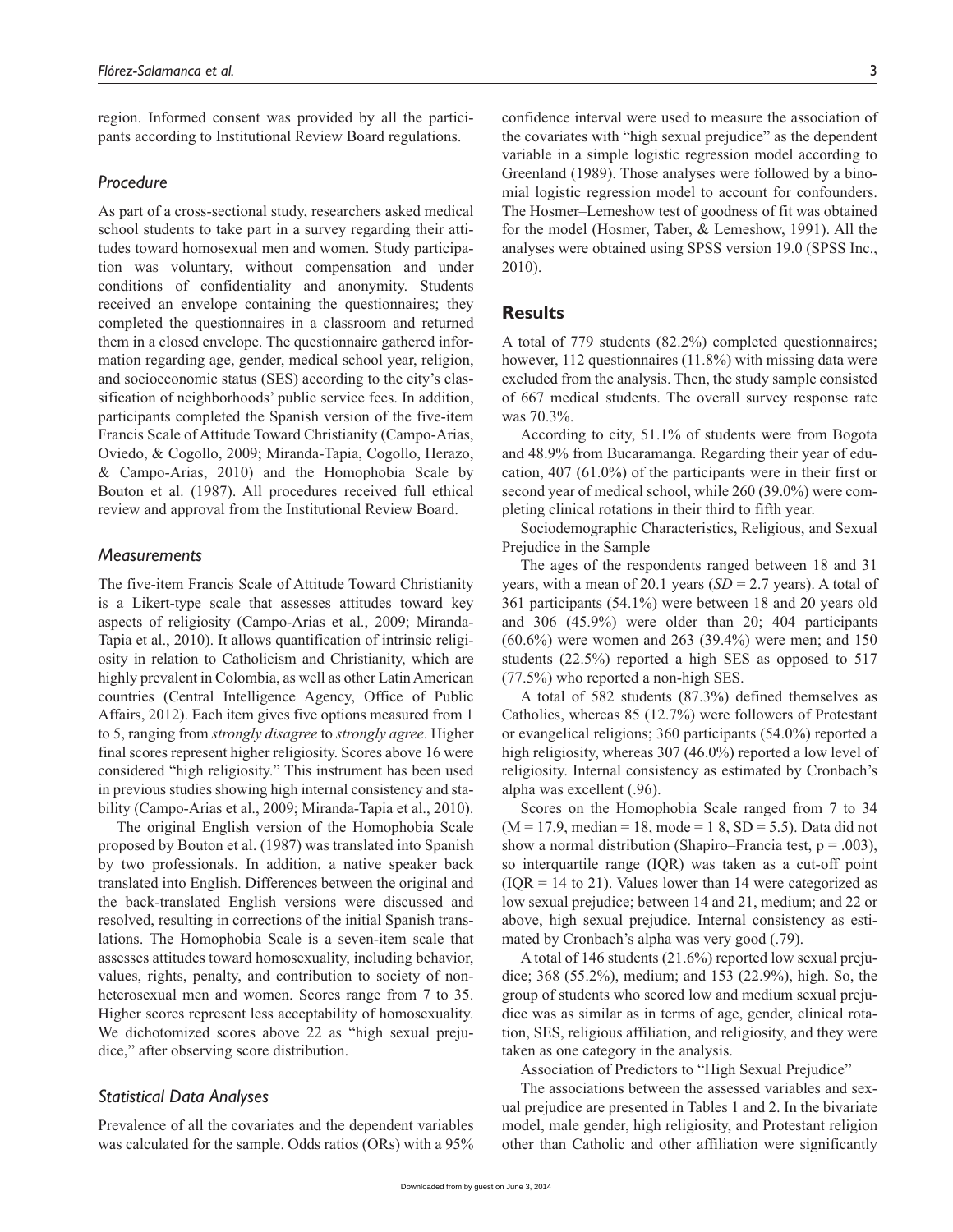| Variable                  | $N = 667$ |              |
|---------------------------|-----------|--------------|
|                           | OR        | 95% CI       |
| Older than 20 years       | 1.10      | [.76, 1.59]  |
| Male gender               | 1.61      | [1.12, 2.32] |
| Clinical rotations        | 1.05      | [.73, 1.52]  |
| High socioeconomic status | 1.03      | [.67, 1.58]  |

Protestant religion 65.55 [3.35, 9.20] High religiosity **2.22** [1.52, 3.26]

**Table 1.** Variables Associated With High Sexual Prejudice Among Medical Students From Two Colombian Cities.

**Table 2.** Binomial Logistic Regression for Predictors of High Sexual Prejudice Among Medical Students From Two Colombian Cities.

| Variable            | $N = 667$ |              |
|---------------------|-----------|--------------|
|                     | OR        | 95% CI       |
| Protestant religion | 5.37      | [3.23, 8.92] |
| High religiosity    | 2.15      | [1.44, 3.19] |
| Male gender         | 1.85      | [1.23, 2.79] |

*Note.* Hosmer–Lemeshow  $\chi^2$  = 2.161; degrees of freedom = 3; probability = .540.

associated with high sexual prejudice. The multivariate model that followed included high religiosity, Protestants other than Christian religion, and male gender, which significantly increased the risk for high sexual prejudice about twofold.

# **Discussion**

An estimated 22.9% of medical students from two Colombian cities had a high sexual prejudice. Of several investigated predictors for sexual prejudice in this population, high religiosity, Protestant affiliation more than other affiliations, and male gender were found to be significant and potentially relevant targets of intervention for sensitization of medical students toward sexual prejudice and homosexuality.

In our study, 22.9% of medical students reported a high sexual prejudice. Ranges of sexual prejudice in previous studies in medical students are from around 15% in samples from the United States and the United Kingdom (McGrory et al., 1990; Parker & Bhugra, 2000; Skinner et al., 2001; Wallick et al., 1993) to 25% in samples from Hong Kong, Austria, and a sample from the Midwest of the United States (Arnold et al., 2004; Dhaliwal, Crane, Valley, & Lowenstein, 2013; Kan et al., 2009; Klamen et al., 1999).

According to our findings, sexual prejudice is highly prevalent among physicians in training in Colombia. Different cultural and societal factors could explain the higher sexual prejudice among Hispanic societies. Stronger

male roles, conservatism, and high religiosity could explain part of the difference (Estrada, Rigali-Oiler, Arciniega, & Tracey, 2011; Seltzer, 1992; Torres, Solberg, & Carlstrom, 2002; Quevedo-Gomez et al., 2011).

The lack of association between age and sexual prejudice in the present study is inconsistent with previous research among college students. Jenkins, Lambert, and Baker (2009); Johnson, Brems, and Alford-Keating (1997); and Parker and Bhugra (2000) reported that older age was associated with more positive attitudes toward homosexuality. However, Lambert, Ventura, Hall, and Cluse-Tolar (2006) did not find any association. It is uncertain how chronological age contributes for attitudes toward homosexuality in college students (Lewis, 2003).

In our study, the predictors of high sexual prejudice were male gender and high religiosity. The finding that male medical students had a higher sexual prejudice than women has also been found in previous studies (Kan et al., 2009; Klamen et al., 1999). Given the higher visibility of homosexuality among men compared with women, it could be possible for men to report sexual prejudice more than women. It has also been proposed that males have much more to lose than females by challenges to traditional sex roles (Baker & Fishbein, 1998), and it could be represented as more sexual prejudice (Herek & Gonzalez-Rivera, 2006).

Regarding years of medical training, we did not find any difference between students in preclinical years and students in the clinical stage who had regular contact with all kinds of patients. Similarly, in China, Hon et al. (2005) found no significant differences between attitudes of medical students in the clinical stage and those in their preclinical years. However, Jenkins et al. (2009) observed in college students in the United States that upper-level students showed significantly more positive views toward homosexuality than lower-level students. In the general population, years of education is clearly associated with more positive attitudes toward homosexuality (Lambert et al., 2006; Lemelle & Battle, 2004). Higher education is related to liberal opinion, so these ideas make people more tolerant (Ohlander, Batalova, & Treas, 2005). But, it seems that medical students are more conservative than students of other careers (Kan et al., 2009), and academic training does not strongly affect the opinion about homosexuality. Before starting college, medical students may have more traditional gender attitudes (Baker & Fishbein, 1998; Herek & Gonzalez-Rivera, 2006) due to heterosexism and heteronormative assumptions (Jayakumar, 2009).

In the present research, SES was not related to sexual prejudice in medical students as it was previously shown by Barrientos and Cárdenas (2012) in college students from Chile; SES did not affect scores for attitude toward homosexuality. Nevertheless, McKelvey et al. (1999) in medical students and Teney and Subramanian (2010) in adolescents found that higher SES was associated with more positive attitudes toward homosexuality. It is possible that in Hispanic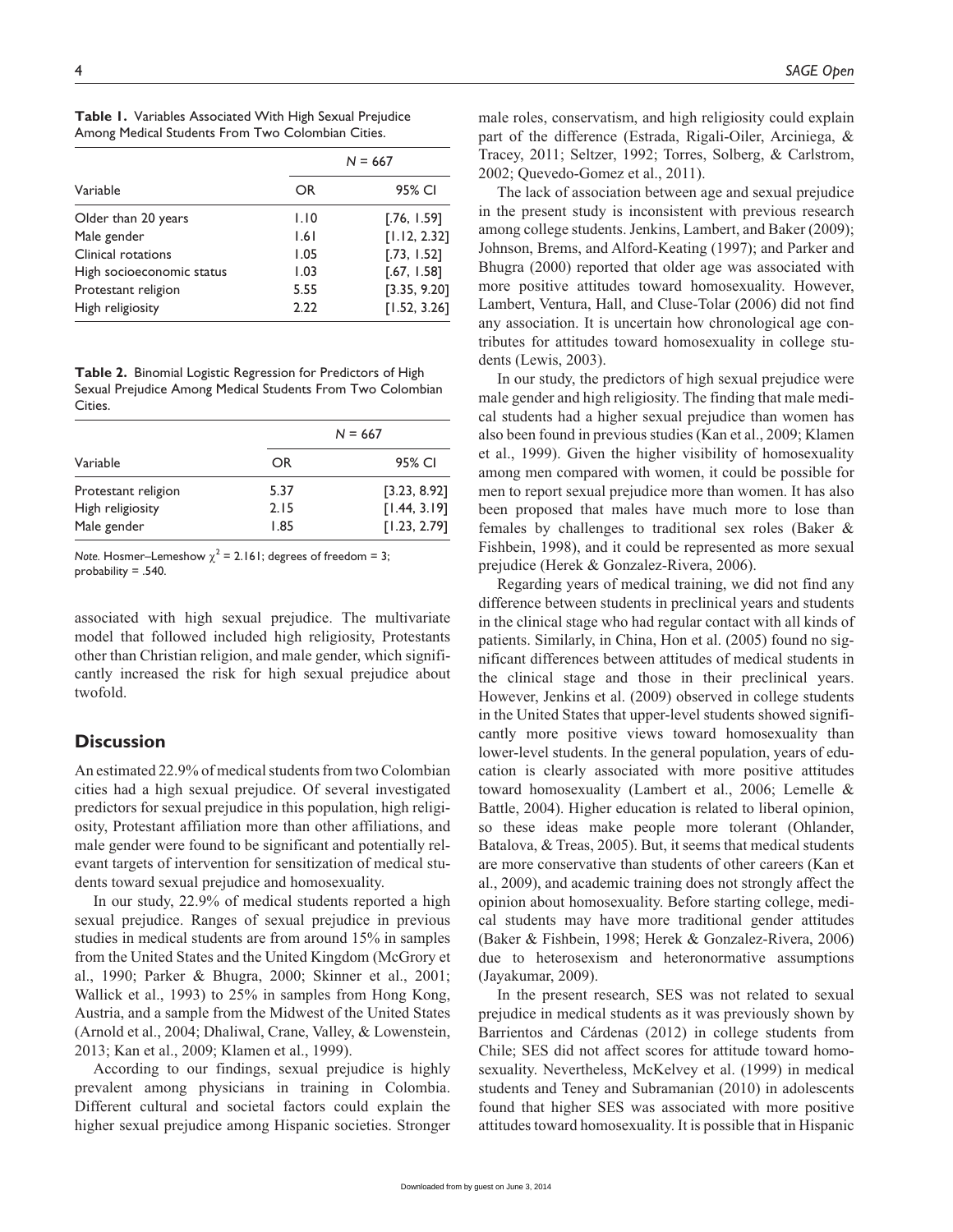countries, the misunderstandings and stereotypes of homosexuality may be beliefs that are culturally ingrained, independently of SES (Estrada et al., 2011; Torres et al., 2002).

In our study, other predictors of high sexual prejudice were high religiosity and Protestant affiliation. In accordance with previous studies (Kan et al., 2009; Parker & Bhugra, 2000), we found that high religiosity was a predictor of sexual prejudice among medical students. This association can be explained by two mechanisms: social causation and social selection (Dohrenwend et al., 1992). As some religions do not consider homosexual behavior as acceptable, this idea may be transmitted to their followers. Also, consistent with previous research, it is well accepted that the more fundamentalist religious affiliation, the more aversive attitude toward homosexuality (Francis & Hermans, 2000; Gromer, Campbell, Gomori, & Maynard, 2013; Herek & Gonzalez-Rivera, 2006; M. Smith & Marden, 2013).

Identifying the predictors of sexual prejudice among medical students is very important as it allows the identification of groups in which the prejudice may be present to facilitate the implementation of preventive programs to decrease it. Education directed at understanding diversity and discussions concerning beliefs associated with this subject may be implemented in males and students with a high religiosity to improve their future patients' health care (Campo-Arias et al., 2010; Obedin-Maliver et al., 2011).

The finding of this level of sexual prejudice in future physicians is particularly alarming because, if left unchanged, such attitudes are likely to substantially affect patient care in sexual minorities (Klamen et al., 1999). During graduate education, it is important to enable students to realize that their sexual prejudice might affect their clinical judgment and prevent them from delivering optimal care to their patients (Kan et al., 2009). There is a highlight need for addressing sexual prejudice in Colombian medical schools curricula. In other countries, attempts to improve medical education concerning sexual prejudice were promising (Lock, 1998).

Furthermore, discussing homosexuality openly with patients who are willing to do so may not only benefit the patient but also the physician in training to decrease sexual prejudice (Lock, 1998). However, positive attitudes rolemodeled by teachers and mentors are essential. To accomplish this, faculty and attending physicians may demonstrate clinical empathy for homosexual patients (Klamen et al., 1999; Lock, 1998; Robb, 1996). The limited knowledge of faculty and staff on homosexuality should also be addressed in similar ways as previously proposed.

Our study could present at least two limitations: First, results were obtained from students of two universities in the Andean region of Colombia, so these results cannot be generalized to the rest of the population of Colombian medical schools due to the sociocultural diversity of the country, and second, its own limitation of a cross-sectional study, which cannot permit inferences making about the causality, causes, and effects of the associations that were observed.

In conclusion, high sexual prejudice is a frequent attitude among medical students. Specific groups like males and individuals with high religiosity may require more sensitization and education in the area. Medical training represents a very good opportunity to approach the problem and implement strategies to decrease sexual prejudice in future physicians. Different strategies mostly involving teaching for sexual stigma, prejudice, and discrimination and reinforcement by the example of faculty and staff are essential to decrease sexual prejudice among medical students.

#### **Declaration of Conflicting Interests**

The author(s) declared no potential conflicts of interest with respect to the research, authorship, and/or publication of this article.

#### **Funding**

The author(s) disclosed receipt of the following financial support for the research and/or authorship of this article. This research was supported by Human Behavioral Research Institute, Bogota, Colombia.

#### **References**

- Ahmad, S., & Bhugra, D. (2010). Homophobia: An updated review of the literature. *Sexual and Relationship Therapy*, *25*, 447- 455.
- American Psychiatric Association. (2013). *Diagnostic and statistical manual of mental disorders* (5th ed.). Washington, DC: American Psychiatric Publishing.
- Arnold, O., Voracek, M., Musalek, M., & Springer-Kremser, M. (2004). Austrian medical students' attitudes towards male and female homosexuality: A comparative survey. *Wien Klin Wochenschr*, *116*, 730-736.
- Association of American Medical Colleges, Diversity Policy and Programs. (2010). *Diversity in the physician workforce facts & figures 2010*. Retrieved from [http://www.aamc.org/factsand](http://www.aamc.org/factsand-figures)[figures](http://www.aamc.org/factsand-figures)
- Baker, J. G., & Fishbein, H. D. (1998). The development of prejudice towards gays and lesbians by adolescents. *Journal of Homosexuality*, *36*, 89-100.
- Barrientos, J. E., & Cárdenas, M. (2012). A confirmatory factor analysis of the Spanish language version of the Attitudes Toward Lesbians and Gay Men (ATLG) Measure. *Universitas Psychologica*, *11*, 579-586.
- Bergeron, S., & Senn, C. Y. (2003). Health care utilization in a sample of Canadian lesbian women: Predictors of risk and resilience. *Women & Health*, *37*, 19-35.
- Bolton, S. L., & Sareen, J. (2011). Sexual orientation and its relation to mental disorders and suicide attempts: Findings from a nationally representative sample. *Canadian Journal of Psychiatry*, *56*, 35-43.
- Bouton, R. A., Gallaher, P. E., Garlinghouse, P. A., Leal, T., Rosenstein, L. D., & Young, R. K. (1987). Scales for measuring fear of AIDS and homophobia. *Journal of Personality Assessment*, *51*, 606-614.
- Brotman, S., Ryan, B., Jalbert, Y., & Rowe, B. (2002). The impact of coming out on health and health care access. *Journal of Health & Social Policy*, *15*, 1-29.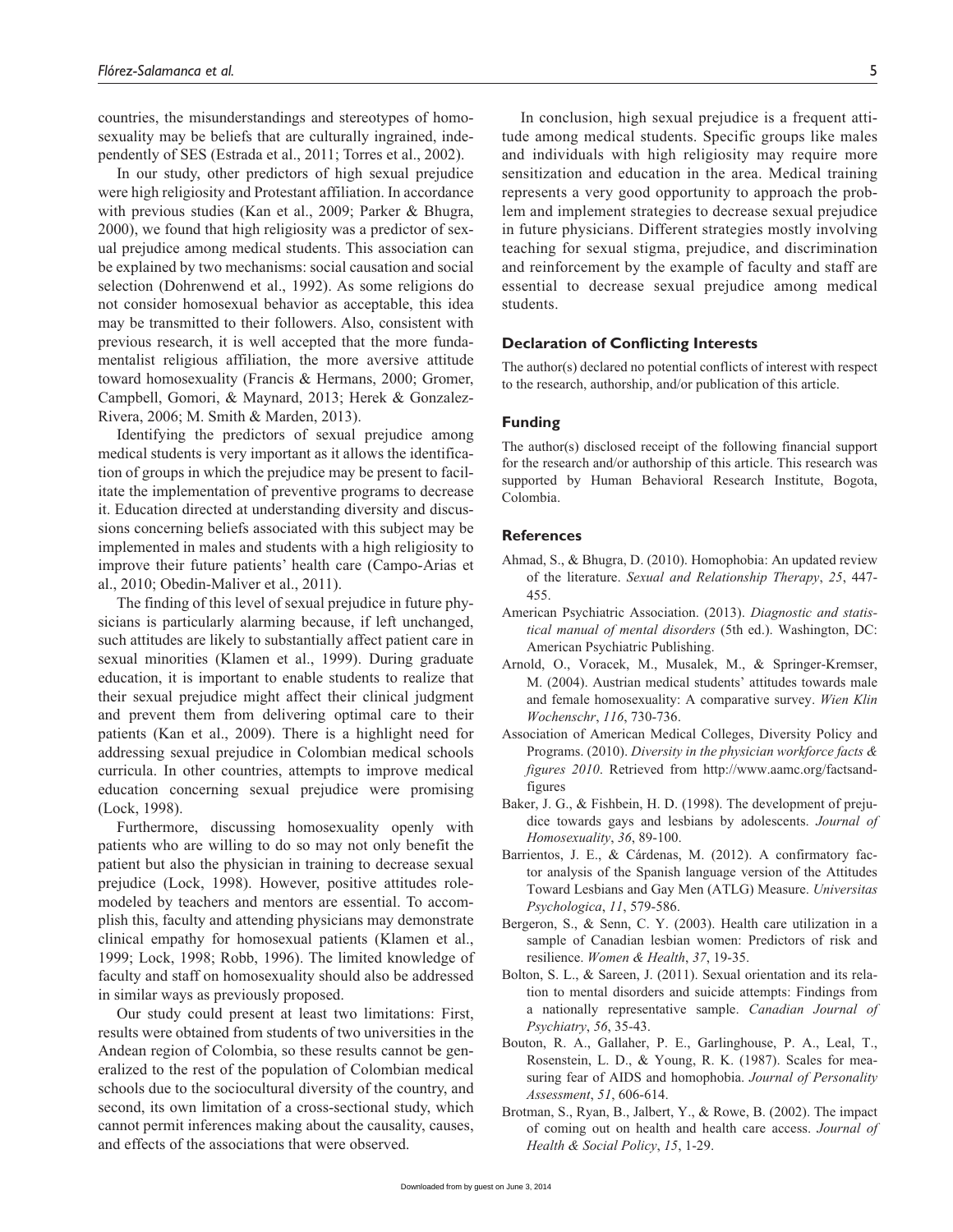- Campo-Arias, A., Herazo, E., & Cogollo, Z. (2010). Homophobia among nursing students. *Revista da Escola de Enfermagem da USP*, *44*, 839-843.
- Campo-Arias, A., Oviedo, H. C., & Cogollo, Z. (2009). Internal consistency of a five-item form of the Francis Scale of Attitude Toward Christianity among adolescent students. *Journal of Social Psychology*, *149*, 258-262.
- Central Intelligence Agency, Office of Public Affairs. (2012). *The world factbook*. Retrieved from [https://www.cia.gov/library/](https://www.cia.gov/library/publications/the-world-factbook/fields/2122.html) [publications/the-world-factbook/fields/2122.html](https://www.cia.gov/library/publications/the-world-factbook/fields/2122.html)
- Chonody, J. (2013). Measuring sexual prejudice against gay men and lesbian women: Development of the Sexual Prejudice Scale (SPS). *Journal of Homosexuality*, *60*, 895-926.
- Cochran, S. D., & Mays, V. M. (2011). Sexual orientation and mortality among US men aged 17 to 59 years: Results from the National Health and Nutrition Examination Survey III. *American Journal of Public Health*, *101*, 1133-1138.
- DeHart, D. D. (2008). Breast health behavior among lesbians: The role of health beliefs, heterosexism, and homophobia. *Women & Health*, *48*, 409-427.
- Dhaliwal, J. S., Crane, L. A., Valley, M. A., & Lowenstein, S. R. (2013). Student perspectives on the diversity climate at a US medical school: The need for a broader definition of diversity. *BMC Research Notes, 6*, Article 154.
- Dohrenwend, B. P., Levav, I., Shrout, P. E., Schwartz, S., Naveh, G., Link, B. G., . . .Stueve, A. (1992). Socioeconomic status and psychiatric disorders: The causation selection issue. *Science*, *255*, 946-952.
- Dysart-Gale, D. (2010). Social justice and social determinants of health: Lesbian, gay, bisexual, transgendered, intersexed, and queer youth in Canada. *Journal of Child and Adolescent Psychiatric Nursing*, *23*, 23-28.
- Eliason, M. J. (2000). Substance abuse counselor's attitudes regarding lesbian, gay, bisexual, and transgendered clients. *Journal of Substance Abuse*, *12*, 311-328.
- Eliason, M. J., & Hughes, T. (2004). Treatment counselor's attitudes about lesbian, gay, bisexual, and transgendered clients: Urban vs. rural settings. *Substance Use & Misuse*, *39*, 625- 644.
- Estrada, F., Rigali-Oiler, M., Arciniega, G. M., & Tracey, T. J. (2011). Machismo and Mexican American men: An empirical understanding using a gay sample. *Journal of Counseling Psychology*, *58*, 358-367.
- Fergusson, D. M., Horwood, L. J., & Beautrais, A. L. (1999). Is sexual orientation related to mental health problems and suicidality in young people? *Archives of General Psychiatry*, *56*, 876-880.

Fone, B. (2008). *Homophobia: A history*. Mexico: Oceano,Mexico.

- Francis, L. J., & Hermans, C. A. (2000). Internal consistency reliability and construct validity of the Dutch translation of the Francis Scale of Attitude Toward Christianity among adolescents. *Psychological Reports*, *86*, 301-307.
- Gadit, A. A. (2008). International migration of doctors from developing countries: Need to follow the Commonwealth Code. *Journal of Medical Ethics*, *34*, 67-68.
- Garofalo, R., & Katz, E. (2001). Health care issues of gay and lesbian youth. *Current Opinion in Pediatrics*, *13*, 298-302.
- Greenland, S. (1989). Modeling and variable selection in epidemiologic analysis. *American Journal of Public Health*, *79*, 340- 349.
- Gromer, J., Campbell, M., Gomori, T., & Maynard, D. (2013). Sexual prejudice among Barbadian University students. *Journal of Gay & Lesbian Social Services*, *25*, 399-419.
- Hatzenbuehler, M. L., Keyes, K. M., & Hasin, D. S. (2009). Statelevel policies and psychiatric morbidity in lesbian, gay, and bisexual populations. *American Journal of Public Health*, *99*, 2275-2281.
- Herek, G. M. (2000). The psychology of sexual prejudice. *Current Directions in Psychological Science*, *9*, 19-22.
- Herek, G. M. (2004). Beyond "homophobia": Thinking about sexual prejudice and stigma in the twenty-first century. *Sexuality Research and Social Policy*, *1*, 6-24.
- Herek, G. M., & Gonzalez-Rivera, M. (2006). Attitudes toward homosexuality among US residents of Mexican descent. *Journal of Sex Research*, *43*, 122-135.
- Hon, K. L. E., Leung, T. F., Yau, A. P. Y., Wu, S. M., Wan, M., Chan, H. Y., & Fok, T. F. (2005). A survey of attitudes toward homosexuality in Hong Kong Chinese medical students. *Teaching and Learning in Medicine*, *17*, 344-348.
- Hosmer, D. W., Taber, S., & Lemeshow, S. (1991). The importance of assessing the fit of logistic regression models: A case study. *American Journal of Public Health*, *81*, 1630-1635.
- Hudson, W. W., & Ricketts, W. A. (1980). Strategy for measurement of homophobia. *Journal of Homosexuality*, *5*, 357-372.
- Jayakumar, U. M. (2009). The invisible rainbow in diversity: Factors influencing sexual prejudice among college students. *Journal of Homosexuality*, *56*, 675-700.
- Jenkins, M., Lambert, E. G., & Baker, D. N. (2009). The attitudes of Black and White college students toward gays and lesbians. *Journal of Black Studies*, *39*, 589-613.
- Johnson, M. E., Brems, C., & Alford-Keating, P. (1997). Personality correlates of homophobia. *Journal of Homosexuality*, *34*, 57- 69.
- Jones, L. S. (2000). Attitudes of psychologists and psychologistsin-training to homosexual women and men: An Australian study. *Journal of Homosexuality*, *39*, 113-132.
- Kan, R., Au, K., Chan, W., Cheung, L., Lam, C., Liu, H., . . .Wong, W. (2009). Homophobia in medical students of the University of Hong Kong. *Sex Education*, *9*, 65-80.
- King, M., Semlyen, J., Tai, S. S., Killaspy, H., Osborn, D., Popelyuk, D., & Nazareth, I. (2008). A systematic review of mental disorder, suicide, and deliberate self harm in lesbian, gay and bisexual people. *BMC Psychiatry, 8*, Article 70.
- Klamen, D. L., Grossman, L. S., & Kopacz, D. R. (1999). Medical student homophobia. *Journal of Homosexuality*, *37*, 53-63.
- Lambert, E. G., Ventura, L. A., Hall, D. E., & Cluse-Tolar, T. (2006). College students' views on gay and lesbian issues: Does education make a difference? *Journal of Homosexuality*, *50*, 1-30.
- Lane, T., Mogale, T., Struthers, H., McIntyre, J., & Kegeles, S. M. (2008). They see you as a different thing: The experiences of men who have sex with men with healthcare workers in South African township communities. *Sexually Transmitted Infections*, *84*, 430-433.
- Lemelle, A. J., Jr., & Battle, J. (2004). Black masculinity matters in attitudes toward gay males. *Journal of Homosexuality*, *47*, 39-51.
- Lewis, G. B. (2003). Black-White differences in attitudes toward homosexuality and gay rights. *Public Opinion Quarterly*, *67*, 59-78.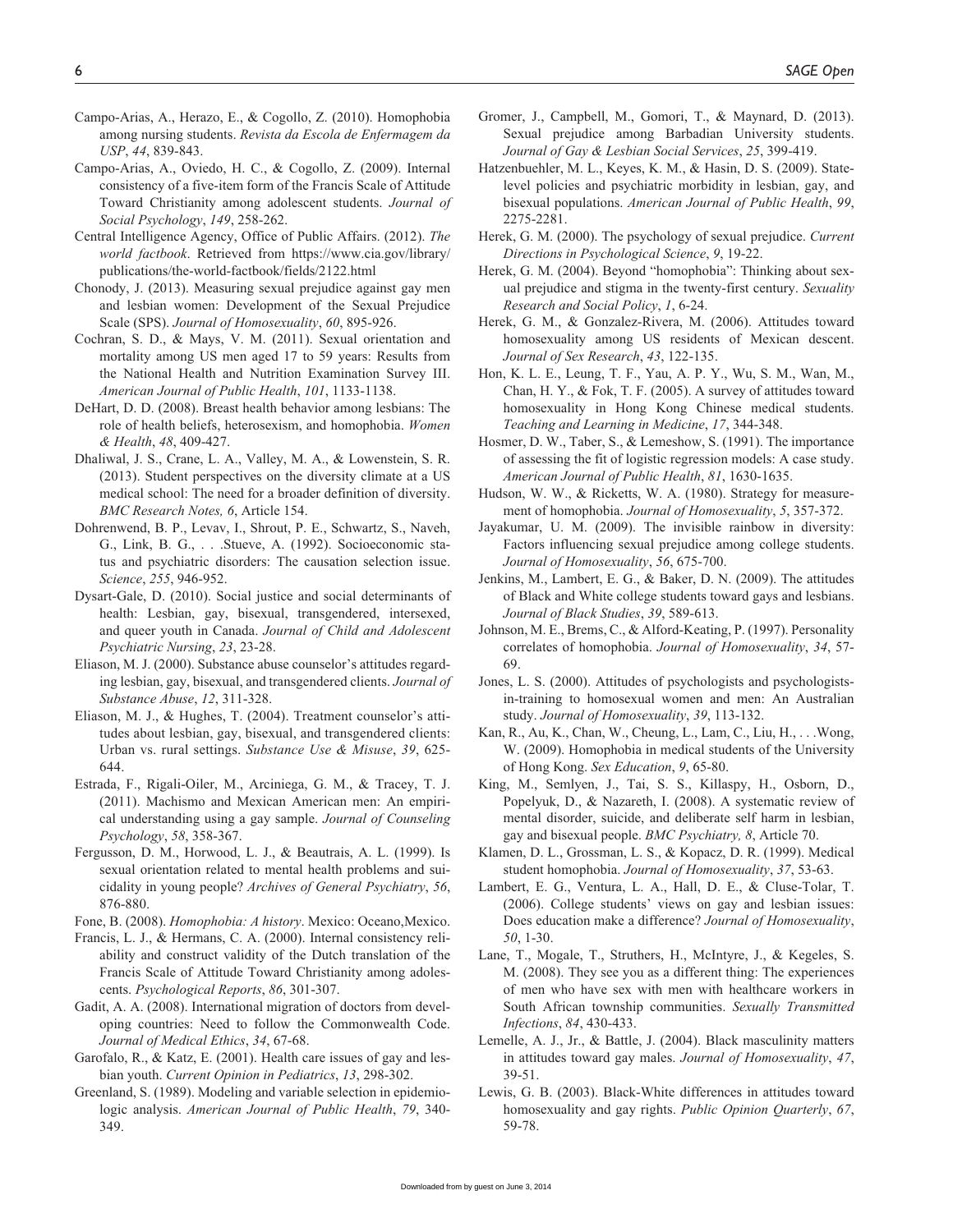- Lindley, L. L., Nicholson, T. J., Kerby, M. B., & Lu, N. (2003). HIV/STI associated risk behaviors among self-identified lesbian, gay, bisexual, and transgender college students in the United States. *AIDS Education and Prevention*, *15*, 413-429.
- Lock, J. (1998). Strategies for reducing homophobia during medical training. *Journal of the Gay and Lesbian Medical Association*, *2*, 167-174.
- Logan, C. R. (1996). Homophobia? No homoprejudice. *Journal of Homosexuality*, *31*, 31-53.
- McCabe, S. E., Hughes, T. L., Bostwick, W. B., West, B. T., & Boyd, C. J. (2009). Sexual orientation, substance use behaviors and substance dependence in the United States. *Addiction*, *104*, 1333-1345.
- McGrory, B. J., McDowell, D. M., & Muskin, P. R. (1990). Medical students' attitudes toward AIDS, homosexual, and intravenous drug-abusing patients: A re-evaluation in New York City. *Psychosomatics*, *31*, 426-433.
- McKelvey, R. S., Webb, J. A., Baldassar, L. V., Robinson, S. M., & Riley, G. (1999). Sex knowledge and sexual attitudes among medical and nursing students. *Australian and New Zealand Journal of Psychiatry*, *33*, 260-266.
- Miranda-Tapia, G. A., Cogollo, Z., Herazo, E., & Campo-Arias, A. (2010). Stability of the Spanish version of the five-item Francis Scale of Attitude Toward Christianity. *Psychological Reports*, *107*, 949-952.
- National Residency Matching Program. (2011). *Results and data 2011 main residency match*. Retrieved from [http://www.nrmp](http://www.nrmp.org/wp-content/uploads/2013/08/resultsanddata2011.pdf) [.org/wp-content/uploads/2013/08/resultsanddata2011.pdf](http://www.nrmp.org/wp-content/uploads/2013/08/resultsanddata2011.pdf)
- Obedin-Maliver, J., Goldsmith, E. S., Stewart, L., White, W., Tran, E., Brenman, S., & Lunn, M. R. (2011). Lesbian, gay, bisexual, and transgender-related content in undergraduate medical education. *The Journal of the American Medical Association*, *306*, 971-977.
- O'Hanlan, K. A., Cabaj, R. P., Schatz, B., Lock, J., & Nemrow, P. (1997). A review of the medical consequences of homophobia with suggestions for resolution. *Journal of the Gay and Lesbian Medical Association*, *1*, 25-39.
- Ohlander, J., Batalova, J., & Treas, J. (2005). Explaining educational influences on attitudes toward homosexual relations. *Social Science Research*, *34*, 781-799.
- Oswalt, S. B., & Wyatt, T. J. (2011). Sexual orientation and differences in mental health, stress, and academic performance in a national sample of U.S. College students. *Journal of Homosexuality*, *58*, 1255-1280.
- Park, I. U., & Palefsky, J. M. (2010). Evaluation and management of anal intraepithelial neoplasia in HIV-negative and HIV-positive men who have sex with men. *Current Infectious Disease Reports*, *12*, 126-133.
- Parker, A., & Bhugra, D. (2000). Attitudes of British medical students towards male homosexuality. *Sexual and Relationship Therapy*, *15*, 141-149.
- Phelan, J. C., Link, B. G., & Dovidio, J. F. (2008). Stigma and prejudice: One animal or two? *Social Science & Medicine*, *67*, 358-367.
- Plummer, D. (1995). Homophobia and health: Unjust, anti-social, harmful and endemic. *Health Care Analysis*, *3*, 150-156.
- Quevedo-Gomez, M. C., Krumeich, A., Abadia-Barrero, C. E., Pastrana-Salcedo, E., & van den Borne, H. (2011). Machismo, public health and sexuality-related stigma in Cartagena. *Culture, Health & Sexuality*, *14*, 223-235.
- Robb, N (1996). Medical schools seek to overcome 'invisibility' of gay patients, gay issues in curriculum. *Canadian Medical Association Journal*, *155*, 765-770.
- Röndahl, G., Innala, S., & Carlsson, M. (2004). Nursing staff and nursing students' emotions towards homosexual patients and their wish to refrain from nursing, if the option existed. *Scandinavian Journal of Caring Sciences*, *18*, 19-26.
- Rose, L. (1994). Homophobia among doctors. *British Medical Journal*, *308*, 586-587.
- Sanchez, N. F., Rabatin, J., Sanchez, J. P., Hubbard, S., & Kalet, A. (2006). Medical students' ability to care for lesbian, gay, bisexual, and transgendered patients. *Family Medicine*, *38*, 21-27.
- Saulnier, C. F. (2002). Deciding who to see: Lesbians discuss their preferences in health and mental health care providers. *Social Work*, *47*, 355-365.
- Savin-Williams, R. C. (1994). Verbal and physical abuse as stressors in the lives of lesbian, gay male, and bisexual youths: Associations with school problems, running away, substance abuse, prostitution, and suicide. *Journal of Consulting and Clinical Psychology*, *62*, 261-269.
- Schlub, S. M., & Martsolf, D. S. (1999). Orthodox Christian beliefs and homophobia in baccalaureate nursing students. *Nursing Forum*, *34*, 15-22.
- Scott, M. L., Whelan, A., Dewdney, J., & Zwi, A. B. (2004). "Brain drain" or ethical recruitment? *Medical Journal of Australia*, *180*, 174-176.
- Seltzer, R. (1992). The social location of those holding antihomosexual attitudes. *Sex Roles*, *26*, 391-398.
- Sinding, C., Barnoff, L., & Grassau, P. (2004). Homophobia and heterosexism in cancer care: The experiences of lesbians. *Canadian Journal of Nursing Research*, *36*, 170-188.
- Skinner, C., Henshaw, P., & Petrak, J. (2001). Attitudes to lesbians and homosexual men: Medical students care. *Sexually Transmitted Infections*, *77*, 147-148.
- Smith, D. M., & Mathews, W. C. (2007). Physicians' attitudes toward homosexuality and HIV. *Journal of Homosexuality*, *52*, 1-9.
- Smith, K. T. (1971). Homophobia: A tentative personality profile. *Psychological Reports*, *29*, 1091-1094.
- Smith, M., & Marden, P. (2013). Capturing the religious spirit: A challenge for the secular state. *Journal of Church & State*, *55*, 23-49.
- Speight, K. (1995). Homophobia is a health issue. *Health Care Analysis*, *3*, 143-148.
- SPSS Inc. (2010). SPSS (Version 19) [Computer software]. Chicago, IL: Author.
- Taylor, I., & Robertson, A. (1994). The health needs of gay men: A discussion of the literature and implications for nursing. *Journal of Advanced Nursing*, *20*, 560-566.
- Teney, C., & Subramanian, S. V. (2010). Attitudes toward homosexuals among youth in multiethnic Brussels. *Cross-Cultural Research*, *44*, 151-173.
- Torres, J. B., Solberg, V. S., & Carlstrom, A. H. (2002). The myth of sameness among Latino men and their machismo. *American Journal of Orthopsychiatry*, *72*, 163-181.
- U.S. Department of Health and Human Services, Centers for Disease Control and Prevention, National Center for Health Statistics. (2009). *Role of international medical graduates providing office-based medical care: United States, 2005-2006*